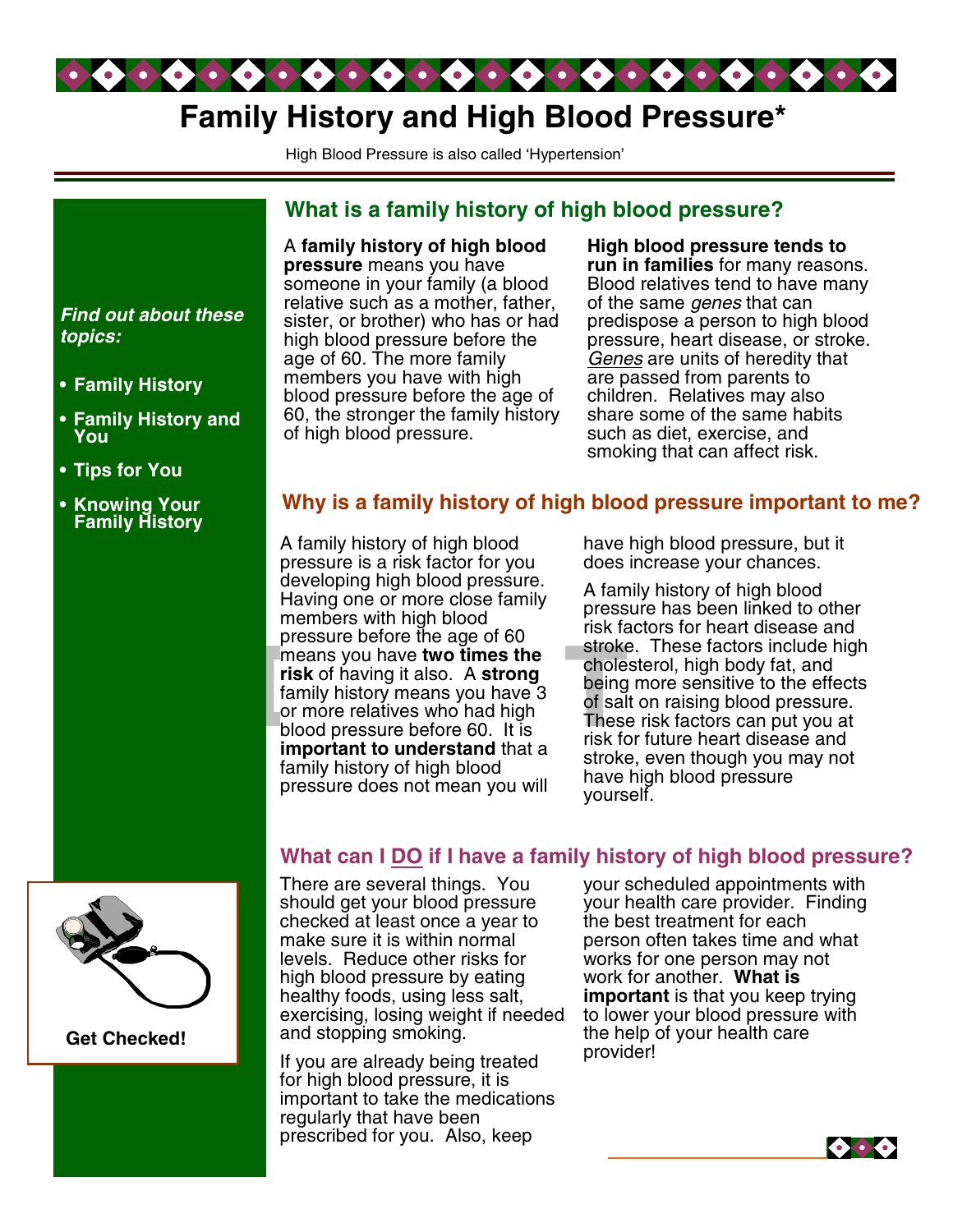# **How do I learn about MY family history of high blood pressure, heart disease or stroke?**

You can fill out **My Family Health History Worksheet** on the next page. This worksheet will help you to identify members of your family and health information on each of them.

*How to fill out the Family Health History Worksheet*

**Step 1:** List your family members. Start with those who are closest to you in relation, such as your mother, father, brothers, and sisters. (If you want, you can then list other relatives that are more distant in relation, such as grandparents, aunts and uncles.)

**Step 2:** Next to each family member, check  $(v)$ , if they have high blood pressure, heart disease, or stroke.

**Step 3:** If you know the age they got these diseases, write that down. If they died, write down when they died and what caused them to die. See the example below.

|                            | <b>High Blood Pressure</b> | <b>Heart Disease</b>   | <b>Stroke</b>                          |
|----------------------------|----------------------------|------------------------|----------------------------------------|
| Mother<br><b>Susan</b>     | Got at age 34              |                        | $\checkmark$ Died at 60<br>of a stroke |
| Father<br>Bill             | Got at 58                  | $\checkmark$ Got at 59 |                                        |
| Brother (s)<br><b>None</b> |                            |                        |                                        |
| Sister (s)<br><b>None</b>  |                            |                        |                                        |
| Total # of $(\checkmark)$  | 0                          |                        |                                        |

If you have **more than one close relative that developed these diseases before the age of 60**, then you are at an increased risk of these diseases. You can stop here or keep going by adding other members of your family.

# **SHARE !**

Once you have completed your family history worksheet, keep it and make updates from time to time. You can show your doctor so that he or she can better understand your risk for certain diseases. Discuss it with your children so they understand their risks and the need for getting their blood pressure checked often and practicing healthy habits.

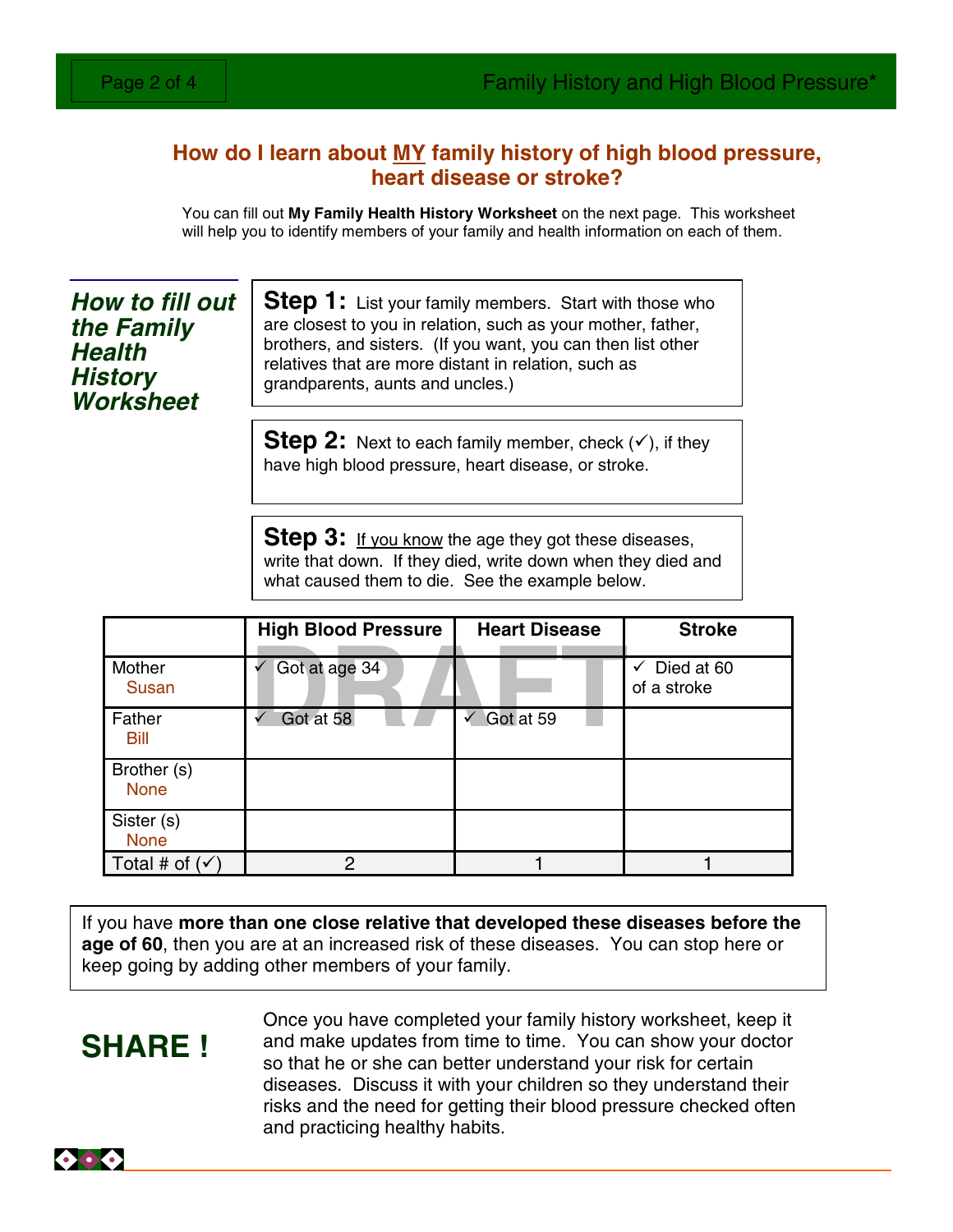

### **Immediate Family:**

|                           | <b>High Blood</b><br><b>Pressure</b> | <b>Heart Disease</b> | <b>Stroke</b> |
|---------------------------|--------------------------------------|----------------------|---------------|
| Mother                    |                                      |                      |               |
| Father                    |                                      |                      |               |
| Brother(s)                |                                      |                      |               |
|                           |                                      |                      |               |
|                           |                                      |                      |               |
| Sister(s)                 |                                      |                      |               |
|                           |                                      |                      |               |
|                           |                                      |                      |               |
| Total # of $(\checkmark)$ |                                      |                      |               |

### **Other Relatives:**

| (Mother's side)           |  |  |
|---------------------------|--|--|
| Grandfather               |  |  |
| Grandmother               |  |  |
| Aunt(s)                   |  |  |
| Uncle(s)                  |  |  |
| (Father's side)           |  |  |
| Grandfather               |  |  |
| Grandmother               |  |  |
| Aunt(s)                   |  |  |
| Uncle(s)                  |  |  |
| Total # of $(\checkmark)$ |  |  |